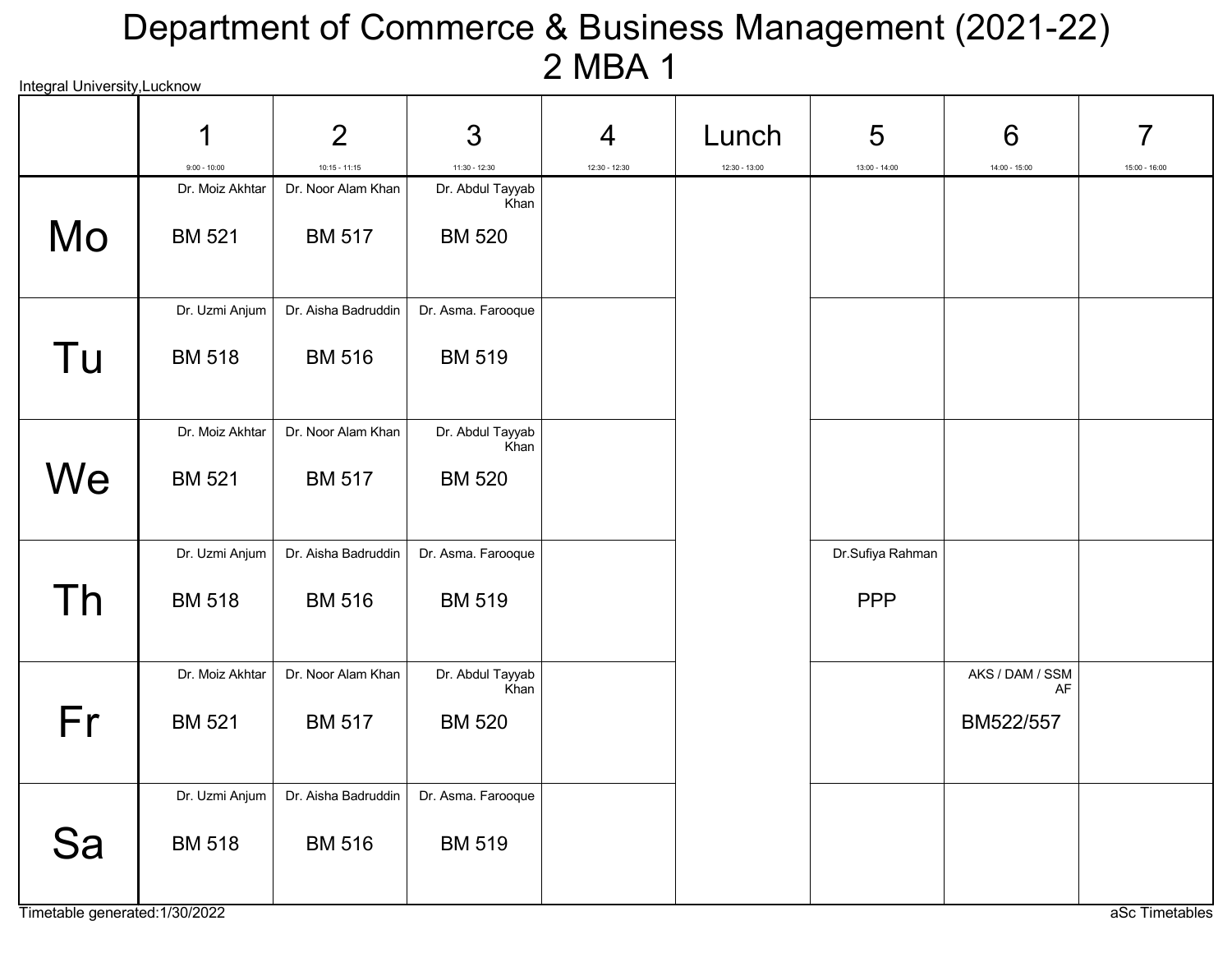# Integral University,Lucknow Department of Commerce & Business Management (2021-22) 2 MBA 2

|    | 1                                 | $\overline{2}$                       | 3                                    | $\overline{4}$ | Lunch           | 5                     | 6                 | 7               |
|----|-----------------------------------|--------------------------------------|--------------------------------------|----------------|-----------------|-----------------------|-------------------|-----------------|
|    | $9:00 - 10:00$<br>Dr. Moiz Akhtar | $10:15 - 11:15$<br>Mr. Shariq Nadeem | 11:30 - 12:30<br>Dr. Aisha Badruddin | 12:30 - 12:30  | $12:30 - 13:00$ | $13:00 - 14:00$       | $14:00 - 15:00$   | $15:00 - 16:00$ |
| Mo | <b>BM 521</b>                     | <b>BM 519</b>                        | <b>BM 516</b>                        |                |                 |                       |                   |                 |
|    | Dr. Uzmi Anjum                    | Dr. Abdul Tayyab<br>Khan             | Mr. Ariz Siddiqui                    |                |                 |                       |                   |                 |
| Tu | <b>BM 518</b>                     | <b>BM 517</b>                        | <b>BM 520</b>                        |                |                 |                       |                   |                 |
|    | Dr. Moiz Akhtar                   |                                      | Dr. Aisha Badruddin                  |                |                 | Dr. Abdul Tayyab      |                   |                 |
| We | <b>BM 521</b>                     |                                      | <b>BM 516</b>                        |                |                 | Khan<br><b>BM 517</b> |                   |                 |
|    | Dr. Uzmi Anjum                    |                                      | Mr. Ariz Siddiqui                    |                |                 | Dr.Sufiya Rahman      | Mr. Shariq Nadeem |                 |
| Th | <b>BM 518</b>                     |                                      | <b>BM 520</b>                        |                |                 | <b>PPP</b>            | <b>BM 519</b>     |                 |
|    | Dr. Moiz Akhtar                   | Mr. Shariq Nadeem                    | Dr. Aisha Badruddin                  |                |                 |                       | AKS / DAM / SSM   |                 |
| Fr | <b>BM 521</b>                     | <b>BM 519</b>                        | <b>BM 516</b>                        |                |                 |                       | AF<br>BM522/557   |                 |
|    | Dr. Uzmi Anjum                    | Dr. Abdul Tayyab<br>Khan             | Mr. Ariz Siddiqui                    |                |                 |                       |                   |                 |
| Sa | <b>BM 518</b>                     | <b>BM 517</b>                        | <b>BM 520</b>                        |                |                 |                       |                   |                 |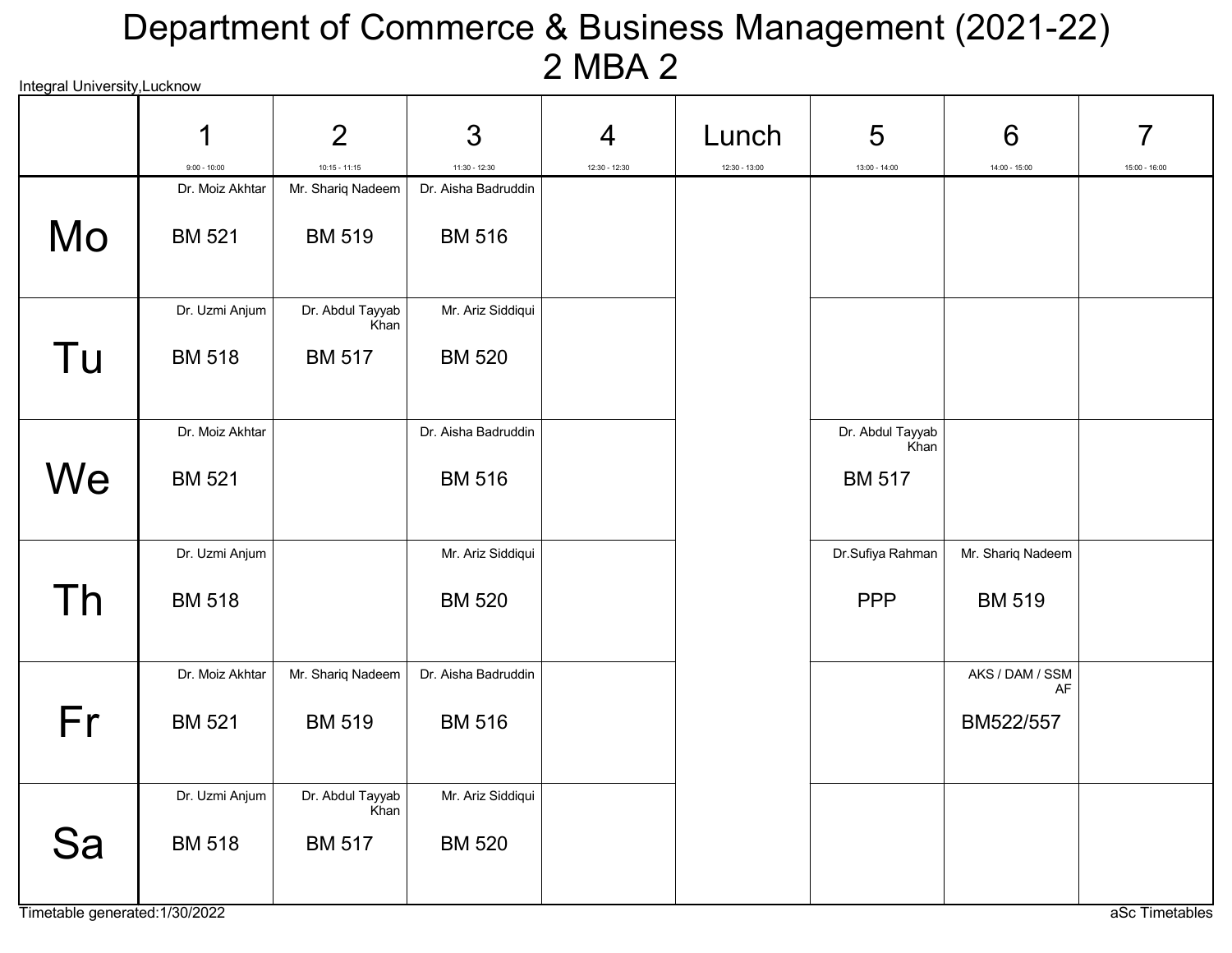# Integral University,Lucknow Department of Commerce & Business Management (2021-22) 2 M.Com

|    | 1<br>$9:00 - 10:00$ | $\overline{2}$<br>$10:15 - 11:15$                  | 3<br>$11:30 - 12:30$                            | 4<br>$12:30 - 12:30$ | Lunch<br>$12:30 - 13:00$ | 5<br>$13:00 - 14:00$                              | 6<br>$14:00 - 15:00$                               | $15:00 - 16:00$ |
|----|---------------------|----------------------------------------------------|-------------------------------------------------|----------------------|--------------------------|---------------------------------------------------|----------------------------------------------------|-----------------|
|    | Ms. Neyha Malik     |                                                    |                                                 |                      |                          |                                                   |                                                    |                 |
| Mo | <b>BM 550</b>       | Finance<br>BM 552<br>Dr. Syed Afzal Ahmad<br>HR    |                                                 |                      |                          | Finance<br>BM 551<br>Prof. Anil Kumar Dubey<br>HR |                                                    |                 |
|    |                     | BM 556<br>Mr. Ariz Siddiqui<br>Dr. Farhina S. Khan |                                                 |                      |                          | BM 555<br>Prof. A. K.Saxena<br>Mr. Ehsanul Haque  |                                                    |                 |
|    |                     |                                                    |                                                 |                      |                          |                                                   |                                                    |                 |
| Tu |                     | <b>BM 549</b>                                      |                                                 |                      |                          | <b>BM 548</b>                                     | Finance<br><b>BM 551</b><br>Prof. Anil Kumar Dubey |                 |
|    | Ms. Neyha Malik     |                                                    |                                                 |                      |                          |                                                   |                                                    |                 |
| We | <b>BM 550</b>       | Finance<br><b>BM 552</b><br>Dr. Syed Afzal Ahmad   |                                                 |                      |                          |                                                   | Finance<br><b>BM 551</b><br>Prof. Anil Kumar Dubey |                 |
|    |                     | HR<br>BM 556<br>Mr. Ariz Siddiqui                  | HR<br>BM 555<br>Prof. A. K. Saxena              |                      |                          |                                                   |                                                    |                 |
|    |                     | Dr. Farhina S. Khan                                | Mr. Ehsanul Haque                               |                      |                          |                                                   |                                                    |                 |
| Th |                     | <b>BM 549</b>                                      | <b>BM 548</b>                                   |                      |                          | Finance<br>BM 552<br>Dr. Syed Afzal Ahmad         |                                                    |                 |
|    | Ms. Neyha Malik     |                                                    |                                                 |                      |                          |                                                   | AKS / DAM / SSM /                                  |                 |
| Fr | <b>BM 550</b>       |                                                    |                                                 |                      |                          |                                                   | AF<br>BM522/557                                    |                 |
|    |                     | <b>HR</b><br>BM 556                                | $\overline{HR}$<br>BM 555<br>Prof. A. K. Saxena |                      |                          |                                                   |                                                    |                 |
|    |                     | Dr. Farhina S. Khan                                | Mr. Ehsanul Haque                               |                      |                          |                                                   |                                                    |                 |
| Sa |                     | <b>BM 549</b>                                      | <b>BM 548</b>                                   |                      |                          |                                                   |                                                    |                 |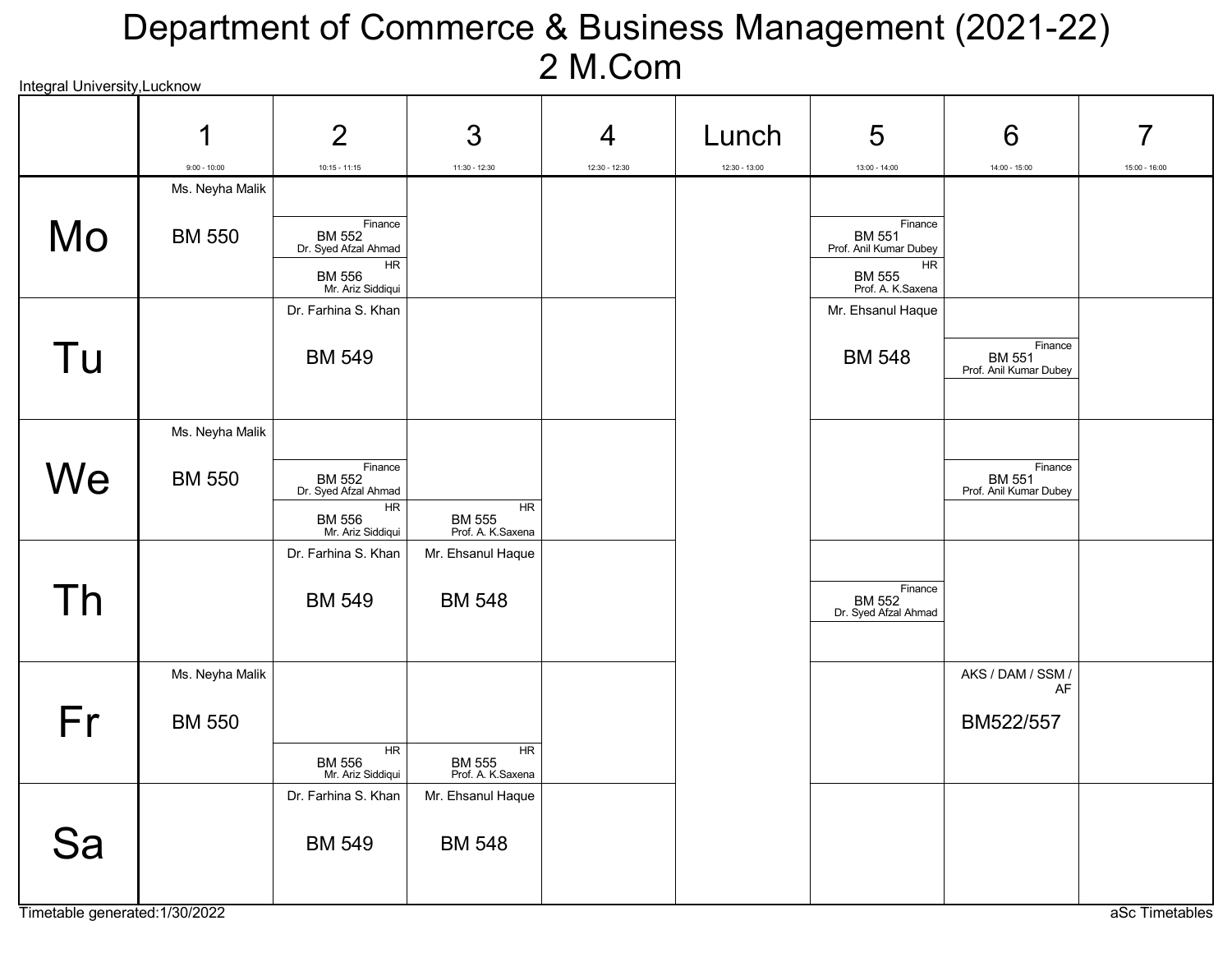#### Integral University,Lucknow Department of Commerce & Business Management (2021-22) 3 BBA 1

|     | 1                  | $\overline{2}$         | 3                                   | 4             | Lunch           | 5                      | 6                 |               |
|-----|--------------------|------------------------|-------------------------------------|---------------|-----------------|------------------------|-------------------|---------------|
|     | $9:00 - 10:00$     | $10:15 - 11:15$        | 11:30 - 12:30                       | 12:30 - 12:30 | $12:30 - 13:00$ | $13:00 - 14:00$        | 14:00 - 15:00     | 15:00 - 16:00 |
|     | Ms. Orooj Siddiqui |                        | Dr. Noor Alam Khan                  |               |                 | Dr. Zain Mehndi        |                   |               |
|     |                    |                        | <b>BM 328</b>                       |               |                 | <b>BM 330</b>          |                   |               |
| Mo  | <b>BM333</b>       |                        | HR1                                 |               |                 | Finance1               |                   |               |
|     |                    |                        | Mr. Habib Uddin                     |               |                 | Mr. Ehsanul Haque      |                   |               |
|     |                    |                        | <b>BM 329</b>                       |               |                 | <b>BM331</b>           |                   |               |
|     |                    |                        | HR <sub>2</sub>                     |               |                 | Finance 2              |                   |               |
|     |                    | Dr. Yasir Arafat Elahi | Dr. Rizwana Atiq                    |               |                 | Mr. Habib Uddin        | GB / RA / MA / FH |               |
|     |                    |                        | <b>BM 326</b>                       |               |                 |                        |                   |               |
| Tu  |                    | <b>BM 325</b>          | Marketing 1                         |               |                 | <b>BM 324</b>          | <b>BM 332</b>     |               |
|     |                    |                        | Mr. Shahab Ud Din                   |               |                 |                        |                   |               |
|     |                    |                        | <b>BM 327</b>                       |               |                 |                        |                   |               |
|     |                    |                        | Marketing 2                         |               |                 |                        |                   |               |
|     | Ms. Orooj Siddiqui |                        | Dr. Noor Alam Khan                  |               |                 | Dr. Zain Mehndi        | KP/SA             |               |
|     |                    |                        | <b>BM328</b>                        |               |                 | <b>BM330</b>           |                   |               |
| We  | <b>BM333</b>       |                        | HR <sub>1</sub>                     |               |                 | Finance1               | <b>PPP</b>        |               |
|     |                    |                        | Mr. Habib Uddin                     |               |                 | Mr. Ehsanul Haque      |                   |               |
|     |                    |                        | <b>BM 329</b>                       |               |                 | <b>BM331</b>           |                   |               |
|     |                    |                        | HR <sub>2</sub><br>Dr. Rizwana Atiq |               |                 | Finance 2              |                   |               |
|     |                    | Dr. Yasir Arafat Elahi |                                     |               |                 | Mr. Habib Uddin        |                   |               |
|     |                    |                        | <b>BM 326</b>                       |               |                 |                        |                   |               |
| Th  |                    | <b>BM 325</b>          | Marketing 1<br>Mr. Shahab Ud Din    |               |                 | <b>BM 324</b>          |                   |               |
|     |                    |                        | <b>BM 327</b>                       |               |                 |                        |                   |               |
|     |                    |                        |                                     |               |                 |                        |                   |               |
|     |                    |                        | Marketing 2<br>Dr. Noor Alam Khan   |               |                 | Dr. Yasir Arafat Elahi | Dr. Zain Mehndi   |               |
|     |                    | Ms. Orooj Siddiqui     | <b>BM 328</b>                       |               |                 |                        | <b>BM 330</b>     |               |
|     |                    |                        | HR1                                 |               |                 |                        | Finance1          |               |
| Fr  |                    | <b>BM333</b>           | Mr. Habib Uddin                     |               |                 | <b>BM 325</b>          | Mr. Ehsanul Haque |               |
|     |                    |                        | <b>BM 329</b>                       |               |                 |                        | <b>BM 331</b>     |               |
|     |                    |                        | HR <sub>2</sub>                     |               |                 |                        | Finance 2         |               |
|     | Mr. Habib Uddin    |                        | Dr. Rizwana Atiq                    |               |                 |                        |                   |               |
|     |                    |                        | <b>BM 326</b>                       |               |                 |                        |                   |               |
|     |                    |                        | Marketing 1                         |               |                 |                        |                   |               |
| ว่ล | <b>BM 324</b>      |                        | Mr. Shahab Ud Din                   |               |                 |                        |                   |               |
|     |                    |                        | <b>BM 327</b>                       |               |                 |                        |                   |               |
|     |                    |                        | Marketing 2                         |               |                 |                        |                   |               |

Timetable generated:1/30/2022 and and the state of the state of the state of the state of the state of the state of the state of the state of the state of the state of the state of the state of the state of the state of th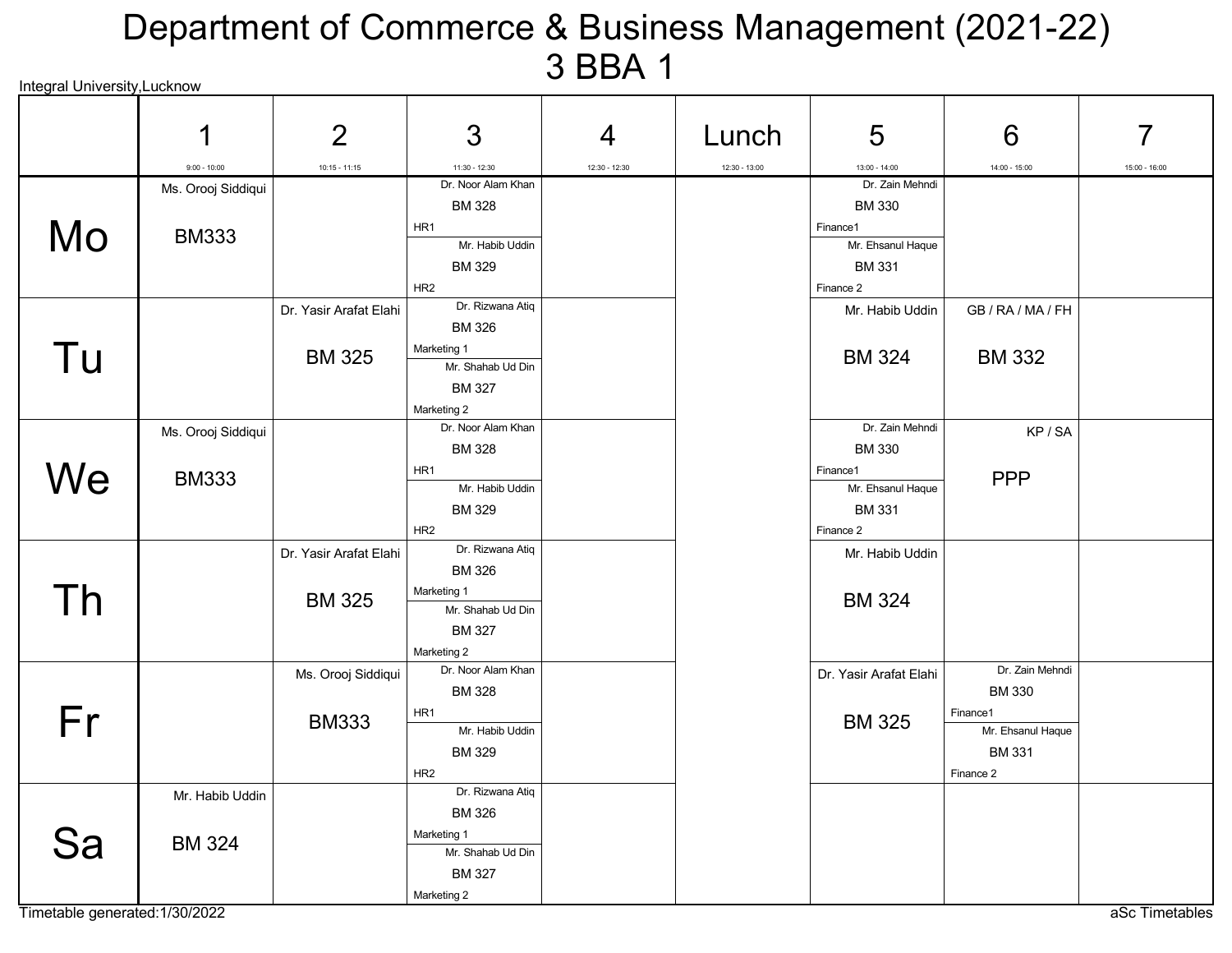# Integral University,Lucknow Department of Commerce & Business Management (2021-22) 3 BBA 2

|    | 1                      | $\overline{2}$  | 3                                   | 4             | Lunch           | 5                                 | 6                    | 7             |
|----|------------------------|-----------------|-------------------------------------|---------------|-----------------|-----------------------------------|----------------------|---------------|
|    | $9:00 - 10:00$         | $10:15 - 11:15$ | 11:30 - 12:30                       | 12:30 - 12:30 | $12:30 - 13:00$ | $13:00 - 14:00$                   | $14:00 - 15:00$      | 15:00 - 16:00 |
|    | Dr. Aisha Badruddin    | Mr. Habib Uddin | Dr. Noor Alam Khan                  |               |                 | Dr. Zain Mehndi                   |                      |               |
|    |                        |                 | <b>BM 328</b>                       |               |                 | <b>BM 330</b>                     |                      |               |
| Mo | <b>BM 333</b>          | <b>BM 324</b>   | HR1<br>Mr. Habib Uddin              |               |                 | Finance1                          |                      |               |
|    |                        |                 | <b>BM 329</b>                       |               |                 | Mr. Ehsanul Haque<br><b>BM331</b> |                      |               |
|    |                        |                 | HR <sub>2</sub>                     |               |                 | Finance <sub>2</sub>              |                      |               |
|    | Dr. Yasir Arafat Elahi |                 | Dr. Rizwana Atiq                    |               |                 |                                   | GB / RA / MA / FH    |               |
|    |                        |                 | <b>BM326</b>                        |               |                 |                                   |                      |               |
| Tu | <b>BM 325</b>          |                 | Marketing1                          |               |                 |                                   | <b>BM 332</b>        |               |
|    |                        |                 | Mr. Shahab Ud Din                   |               |                 |                                   |                      |               |
|    |                        |                 | <b>BM 327</b>                       |               |                 |                                   |                      |               |
|    |                        |                 | Marketing2                          |               |                 |                                   |                      |               |
|    | Dr. Aisha Badruddin    | Mr. Habib Uddin | Dr. Noor Alam Khan<br><b>BM 328</b> |               |                 | Dr. Zain Mehndi<br><b>BM 330</b>  | KP/SA                |               |
|    |                        |                 | HR1                                 |               |                 | Finance1                          |                      |               |
| We | <b>BM 333</b>          | <b>BM 324</b>   | Mr. Habib Uddin                     |               |                 | Mr. Ehsanul Haque                 | <b>PPP</b>           |               |
|    |                        |                 | <b>BM 329</b>                       |               |                 | <b>BM331</b>                      |                      |               |
|    |                        |                 | HR <sub>2</sub>                     |               |                 | Finance <sub>2</sub>              |                      |               |
|    | Dr. Yasir Arafat Elahi |                 | Dr. Rizwana Atiq                    |               |                 |                                   |                      |               |
|    |                        |                 | <b>BM 326</b>                       |               |                 |                                   |                      |               |
| Th | <b>BM 325</b>          |                 | Marketing1                          |               |                 |                                   |                      |               |
|    |                        |                 | Mr. Shahab Ud Din                   |               |                 |                                   |                      |               |
|    |                        |                 | <b>BM 327</b>                       |               |                 |                                   |                      |               |
|    | Dr. Aisha Badruddin    |                 | Marketing2<br>Dr. Noor Alam Khan    |               |                 |                                   | Dr. Zain Mehndi      |               |
|    |                        | Mr. Habib Uddin | <b>BM 328</b>                       |               |                 |                                   | <b>BM 330</b>        |               |
|    |                        |                 | HR1                                 |               |                 |                                   | Finance1             |               |
| Fr | <b>BM 333</b>          | <b>BM 324</b>   | Mr. Habib Uddin                     |               |                 |                                   | Mr. Ehsanul Haque    |               |
|    |                        |                 | <b>BM329</b>                        |               |                 |                                   | <b>BM331</b>         |               |
|    |                        |                 | HR <sub>2</sub>                     |               |                 |                                   | Finance <sub>2</sub> |               |
|    | Dr. Yasir Arafat Elahi |                 | Dr. Rizwana Atiq                    |               |                 |                                   |                      |               |
|    |                        |                 | <b>BM326</b>                        |               |                 |                                   |                      |               |
|    | <b>BM 325</b>          |                 | Marketing1<br>Mr. Shahab Ud Din     |               |                 |                                   |                      |               |
|    |                        |                 | <b>BM 327</b>                       |               |                 |                                   |                      |               |
|    |                        |                 | Marketing2                          |               |                 |                                   |                      |               |

Timetable generated:1/30/2022 and and the state of the state of the state of the state of the state of the state of the state of the state of the state of the state of the state of the state of the state of the state of th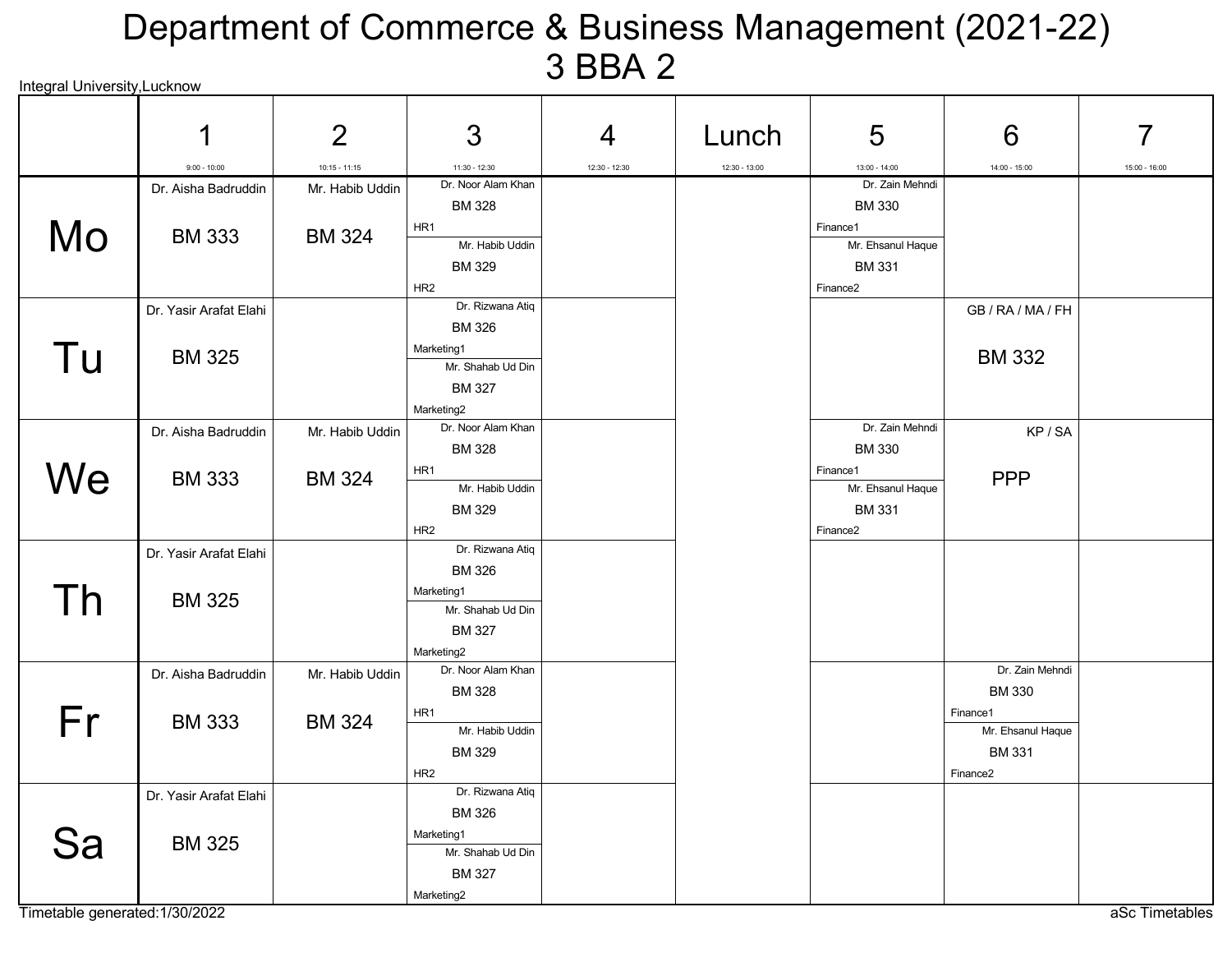#### Integral University,Lucknow Department of Commerce & Business Management (2021-22) 3 BBA 3

|           | 1                      | $\overline{2}$                   | 3                                                                                 | 4             | Lunch           | 5                                                                             | 6                                                           |                 |
|-----------|------------------------|----------------------------------|-----------------------------------------------------------------------------------|---------------|-----------------|-------------------------------------------------------------------------------|-------------------------------------------------------------|-----------------|
|           | $9:00 - 10:00$         | $10:15 - 11:15$                  | 11:30 - 12:30                                                                     | 12:30 - 12:30 | $12:30 - 13:00$ | $13:00 - 14:00$                                                               | 14:00 - 15:00                                               | $15:00 - 16:00$ |
| <b>Mo</b> |                        | Mr. Habib Uddin<br><b>BM 324</b> | Dr. Noor Alam Khan<br><b>BM 328</b><br>HR1<br>Mr. Habib Uddin                     |               |                 | Dr. Zain Mehndi<br><b>BM330</b><br>Finance 1<br>Mr. Ehsanul Haque             |                                                             |                 |
|           |                        |                                  | <b>BM 329</b><br>HR <sub>2</sub>                                                  |               |                 | <b>BM 331</b><br>Finance 2                                                    |                                                             |                 |
|           | Dr. Yasir Arafat Elahi | Ms. Neyha Malik                  | Dr. Rizwana Atiq<br><b>BM 326</b>                                                 |               |                 |                                                                               | GB / RA / MA / FH                                           |                 |
| Tu        | <b>BM 325</b>          | <b>BM 333</b>                    | Marketing 1<br>Mr. Shahab Ud Din<br><b>BM 327</b><br>Marketing 2                  |               |                 |                                                                               | <b>BM 332</b>                                               |                 |
|           |                        | Mr. Habib Uddin                  | Dr. Noor Alam Khan                                                                |               |                 | Dr. Zain Mehndi                                                               | KP/SA                                                       |                 |
| We        |                        | <b>BM 324</b>                    | <b>BM 328</b><br>HR1<br>Mr. Habib Uddin<br><b>BM329</b><br>HR <sub>2</sub>        |               |                 | <b>BM 330</b><br>Finance 1<br>Mr. Ehsanul Haque<br><b>BM 331</b><br>Finance 2 | <b>PPP</b>                                                  |                 |
|           | Dr. Yasir Arafat Elahi | Ms. Neyha Malik                  | Dr. Rizwana Atiq<br><b>BM 326</b>                                                 |               |                 |                                                                               |                                                             |                 |
| Th        | <b>BM 325</b>          | <b>BM 333</b>                    | Marketing 1<br>Mr. Shahab Ud Din<br><b>BM 327</b><br>Marketing 2                  |               |                 |                                                                               |                                                             |                 |
|           |                        | Mr. Habib Uddin                  | Dr. Noor Alam Khan<br><b>BM 328</b>                                               |               |                 |                                                                               | Dr. Zain Mehndi<br><b>BM 330</b>                            |                 |
| Fr        |                        | <b>BM 324</b>                    | HR1<br>Mr. Habib Uddin<br><b>BM 329</b><br>HR <sub>2</sub>                        |               |                 |                                                                               | Finance 1<br>Mr. Ehsanul Haque<br><b>BM331</b><br>Finance 2 |                 |
|           | Dr. Yasir Arafat Elahi | Ms. Neyha Malik                  | Dr. Rizwana Atiq                                                                  |               |                 |                                                                               |                                                             |                 |
| jа        | <b>BM 325</b>          | <b>BM 333</b>                    | <b>BM 326</b><br>Marketing 1<br>Mr. Shahab Ud Din<br><b>BM 327</b><br>Marketing 2 |               |                 |                                                                               |                                                             |                 |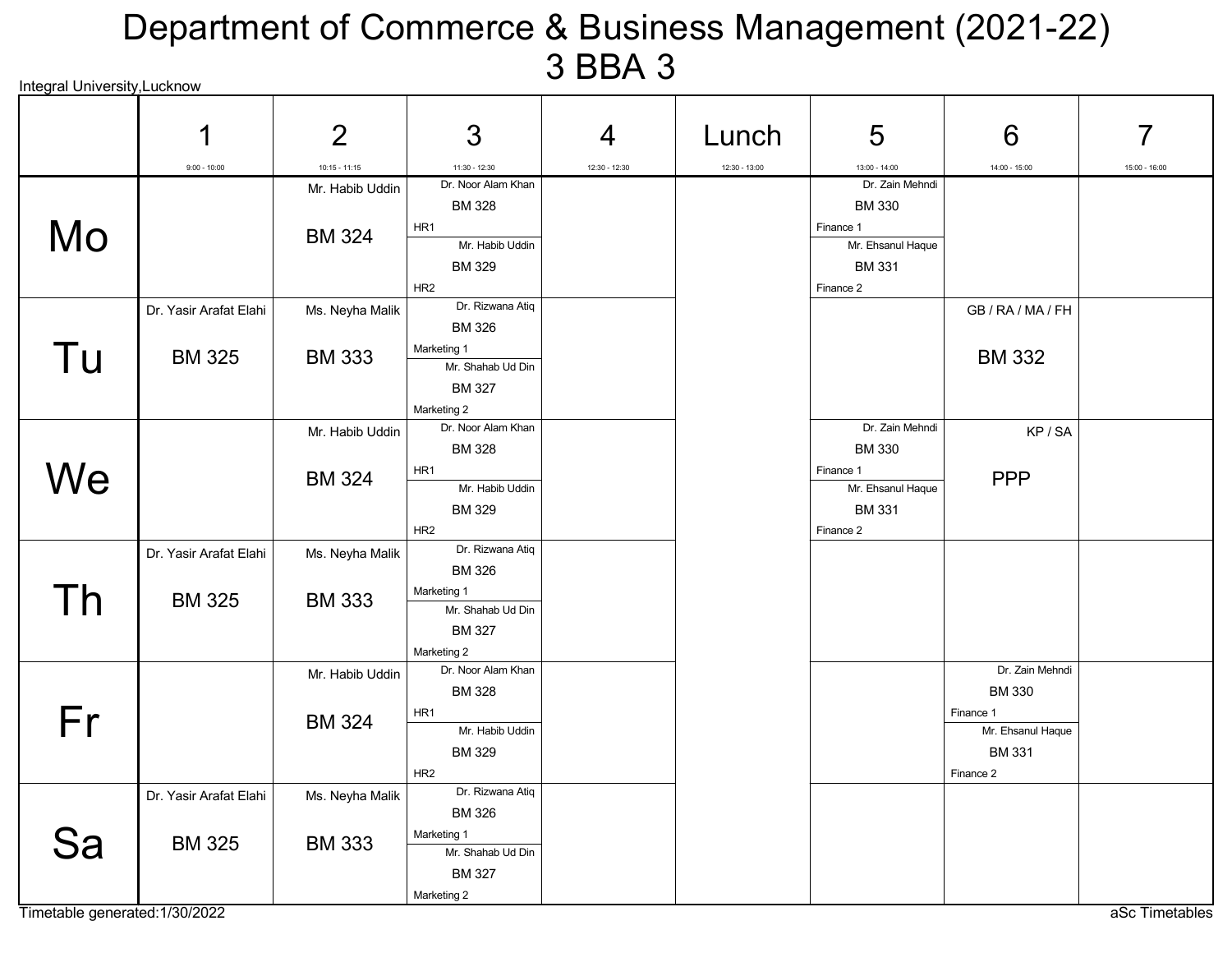# Integral University,Lucknow Department of Commerce & Business Management (2021-22) 2 BBA 1

|    | 1<br>$9:00 - 10:00$ | $\overline{2}$                      | 3                                  | 4             | Lunch           | 5               | 6<br>$14:00 - 15:00$         | 7               |
|----|---------------------|-------------------------------------|------------------------------------|---------------|-----------------|-----------------|------------------------------|-----------------|
|    | Mohd. Arif          | $10:15 - 11:15$<br>Dr. Rizwana Atiq | 11:30 - 12:30<br>Mr. Shahab Ud Din | 12:30 - 12:30 | $12:30 - 13:00$ | $13:00 - 14:00$ |                              | $15:00 - 16:00$ |
| Mo | <b>CS 201</b>       | <b>BM 220</b>                       | <b>BM 221</b>                      |               |                 |                 |                              |                 |
|    | Mr. Ehsanul Haque   | Sara Khurshid                       | Dr. Gaurav Bisaria                 |               |                 |                 |                              |                 |
| Tu | <b>BM 219</b>       | <b>BM 222</b>                       | <b>BM 218</b>                      |               |                 |                 |                              |                 |
|    | Mohd. Arif          | Dr. Rizwana Atiq                    | Mr. Shahab Ud Din                  |               |                 |                 |                              |                 |
| We | <b>CS 201</b>       | <b>BM 220</b>                       | <b>BM 221</b>                      |               |                 |                 |                              |                 |
|    | Mr. Ehsanul Haque   | Sara Khurshid                       | Dr. Gaurav Bisaria                 |               |                 |                 | $\mathsf A$<br><b>CS 202</b> |                 |
| Th | <b>BM 219</b>       | <b>BM 222</b>                       | <b>BM 218</b>                      |               |                 |                 | MA / SF                      |                 |
|    |                     | Dr. Rizwana Atiq                    | Mr. Shahab Ud Din                  |               |                 |                 |                              |                 |
| Fr |                     | <b>BM 220</b>                       | <b>BM 221</b>                      |               |                 |                 |                              |                 |
|    | Mr. Ehsanul Haque   | Sara Khurshid                       | Dr. Gaurav Bisaria                 |               |                 |                 |                              |                 |
| Sa | <b>BM 219</b>       | <b>BM 222</b>                       | <b>BM 218</b>                      |               |                 |                 |                              |                 |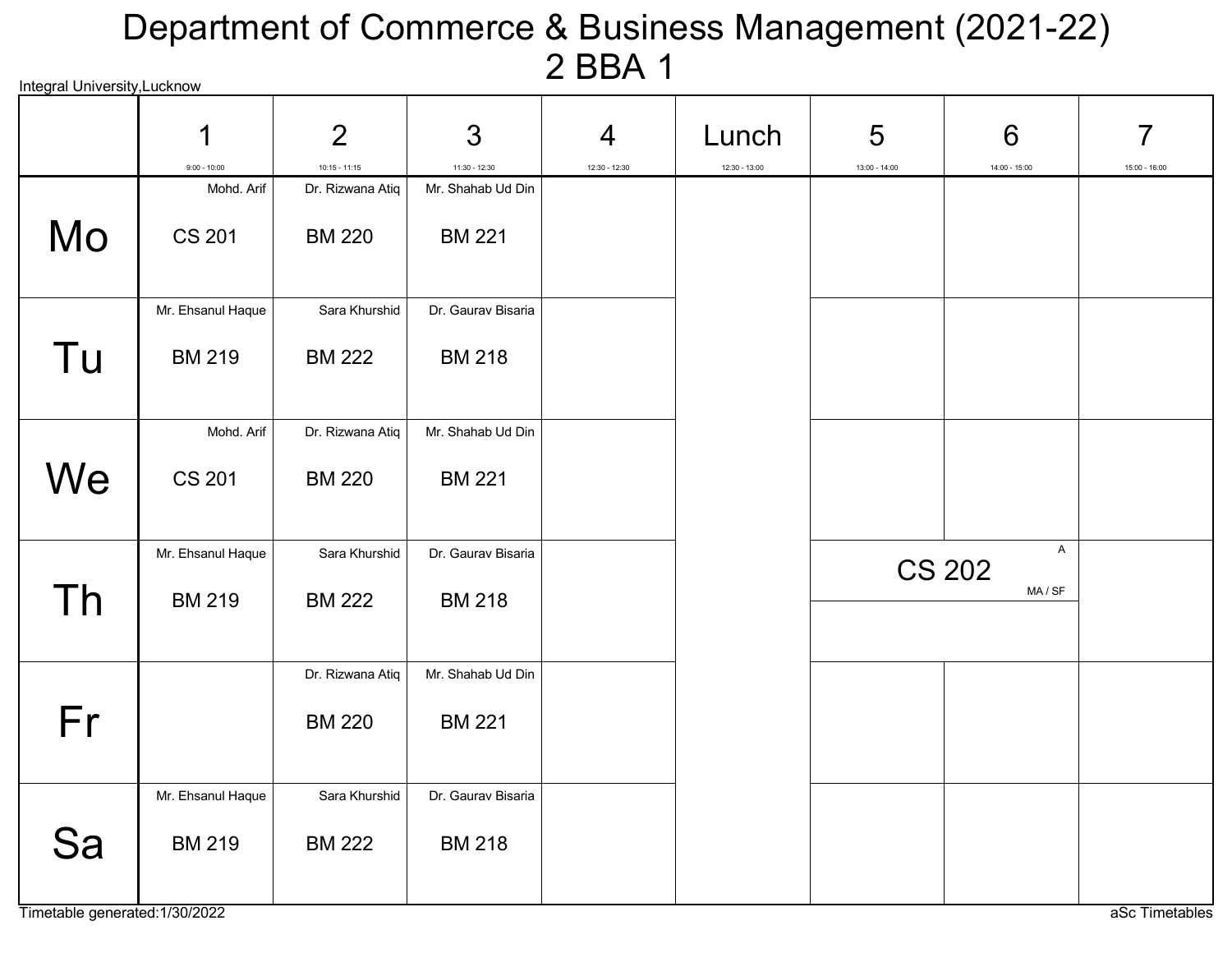# Integral University,Lucknow Department of Commerce & Business Management (2021-22) 2 BBA 2

|    | 1<br>$9:00 - 10:00$ | $\overline{2}$<br>$10:15 - 11:15$       | 3<br>$11:30 - 12:30$               | $\overline{4}$<br>12:30 - 12:30 | Lunch<br>$12:30 - 13:00$ | 5<br>$13:00 - 14:00$ | 6<br>$14:00 - 15:00$ | 7<br>$15:00 - 16:00$ |
|----|---------------------|-----------------------------------------|------------------------------------|---------------------------------|--------------------------|----------------------|----------------------|----------------------|
|    | Prof. N. R. Kidwai  | Dr. Gaurav Bisaria                      | Dr. Rizwana Atiq                   |                                 |                          |                      |                      |                      |
| Mo | <b>BM 219</b>       | <b>BM 218</b>                           | <b>BM 220</b>                      |                                 |                          |                      |                      |                      |
|    | Mr. Afsaruddin Khan | Er. Mohd Nawaz<br>Khan                  | Mr. Shariq Nadeem                  |                                 |                          |                      |                      |                      |
| Tu | <b>CS 201</b>       | <b>BM 222</b>                           | <b>BM 221</b>                      |                                 |                          |                      |                      |                      |
|    | Prof. N. R. Kidwai  | Dr. Gaurav Bisaria                      | Dr. Rizwana Atiq                   |                                 |                          |                      |                      | A<br><b>CS 202</b>   |
| We | <b>BM 219</b>       | <b>BM 218</b>                           | <b>BM 220</b>                      |                                 |                          |                      |                      | MK / SF              |
|    | Mr. Afsaruddin Khan | Er. Mohd Nawaz                          | Mr. Shariq Nadeem                  |                                 |                          |                      |                      |                      |
| Th | <b>CS 201</b>       | Khan<br><b>BM 222</b>                   | <b>BM 221</b>                      |                                 |                          |                      |                      |                      |
|    | Prof. N. R. Kidwai  | Dr. Gaurav Bisaria                      | Dr. Rizwana Atiq                   |                                 |                          |                      |                      |                      |
| Fr | <b>BM 219</b>       | <b>BM 218</b>                           | <b>BM 220</b>                      |                                 |                          |                      |                      |                      |
| Sa |                     | Er. Mohd Nawaz<br>Khan<br><b>BM 222</b> | Mr. Shariq Nadeem<br><b>BM 221</b> |                                 |                          |                      |                      |                      |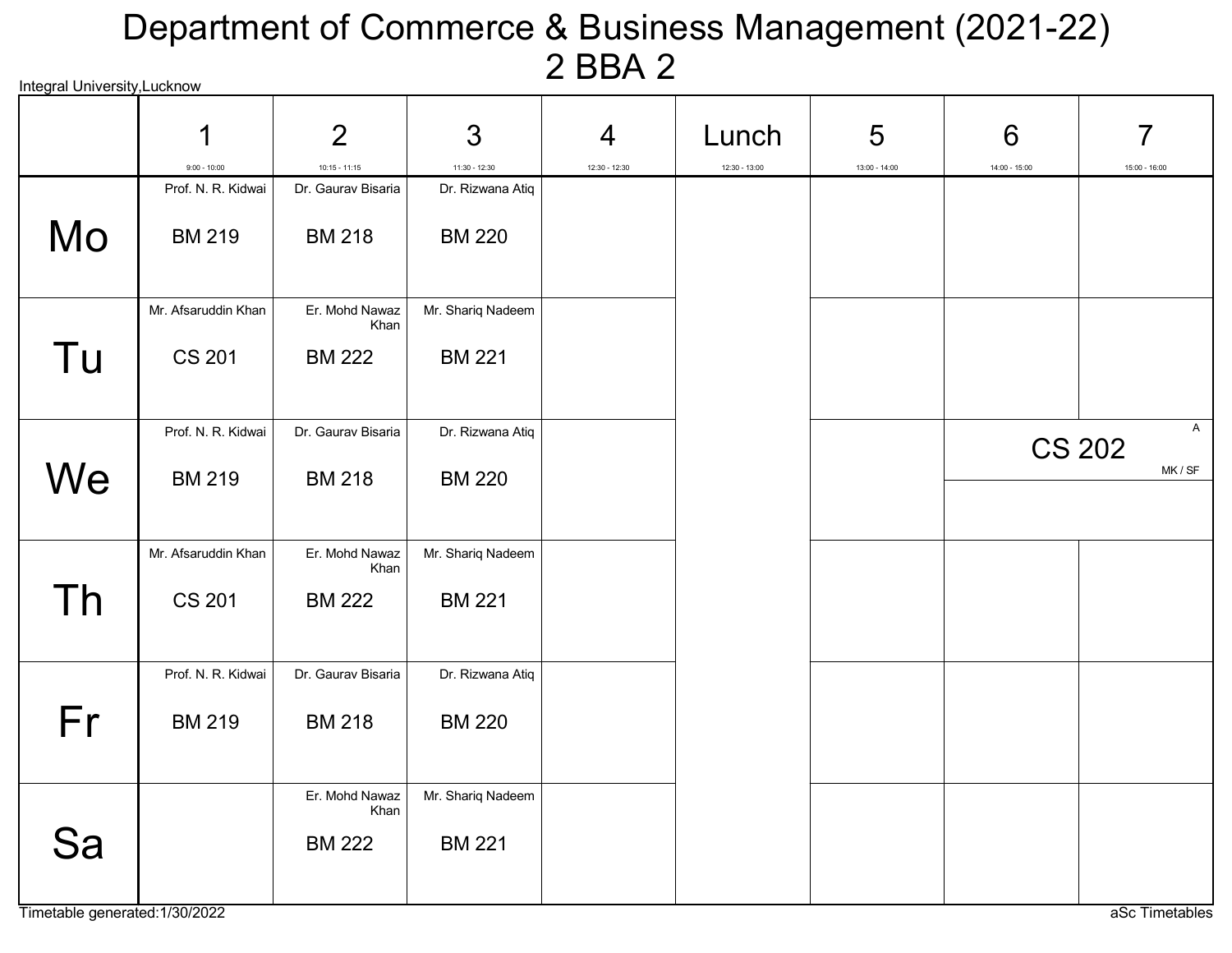# Integral University,Lucknow Department of Commerce & Business Management (2021-22) 2 BBA SCM

|    | 1                 | $\overline{2}$                      | 3                                    | $\overline{4}$ | Lunch           | 5                         | 6                         | 7               |
|----|-------------------|-------------------------------------|--------------------------------------|----------------|-----------------|---------------------------|---------------------------|-----------------|
|    | $9:00 - 10:00$    | $10:15 - 11:15$<br>Dr. Rizwana Atiq | $11:30 - 12:30$<br>Mr. Shahab Ud Din | 12:30 - 12:30  | $12:30 - 13:00$ | $13:00 - 14:00$<br>MBANF1 | $14:00 - 15:00$<br>MBANF2 | $15:00 - 16:00$ |
| Mo |                   | <b>BM 220</b>                       | <b>BM 221</b>                        |                |                 | <b>B276</b>               | <b>BM275</b>              |                 |
|    | Mr. Ehsanul Haque | Sara Khurshid                       | Dr. Gaurav Bisaria                   |                |                 |                           |                           |                 |
| Tu | <b>BM 219</b>     | <b>BM 222</b>                       | <b>BM 218</b>                        |                |                 |                           |                           |                 |
|    |                   | Dr. Rizwana Atiq                    | Mr. Shahab Ud Din                    |                |                 | MBANF1                    | MBANF2                    |                 |
| We |                   | <b>BM 220</b>                       | <b>BM 221</b>                        |                |                 | <b>B276</b>               | <b>BM275</b>              |                 |
|    | Mr. Ehsanul Haque | Sara Khurshid                       | Dr. Gaurav Bisaria                   |                |                 |                           |                           |                 |
| Th | <b>BM 219</b>     | <b>BM 222</b>                       | <b>BM 218</b>                        |                |                 |                           |                           |                 |
|    |                   | Dr. Rizwana Atiq                    | Mr. Shahab Ud Din                    |                |                 |                           | MBANF1                    | MBANF2          |
| Fr |                   | <b>BM 220</b>                       | <b>BM 221</b>                        |                |                 |                           | <b>B276</b>               | <b>BM275</b>    |
|    | Mr. Ehsanul Haque | Sara Khurshid                       | Dr. Gaurav Bisaria                   |                |                 |                           |                           |                 |
| Sa | <b>BM 219</b>     | <b>BM 222</b>                       | <b>BM 218</b>                        |                |                 |                           |                           |                 |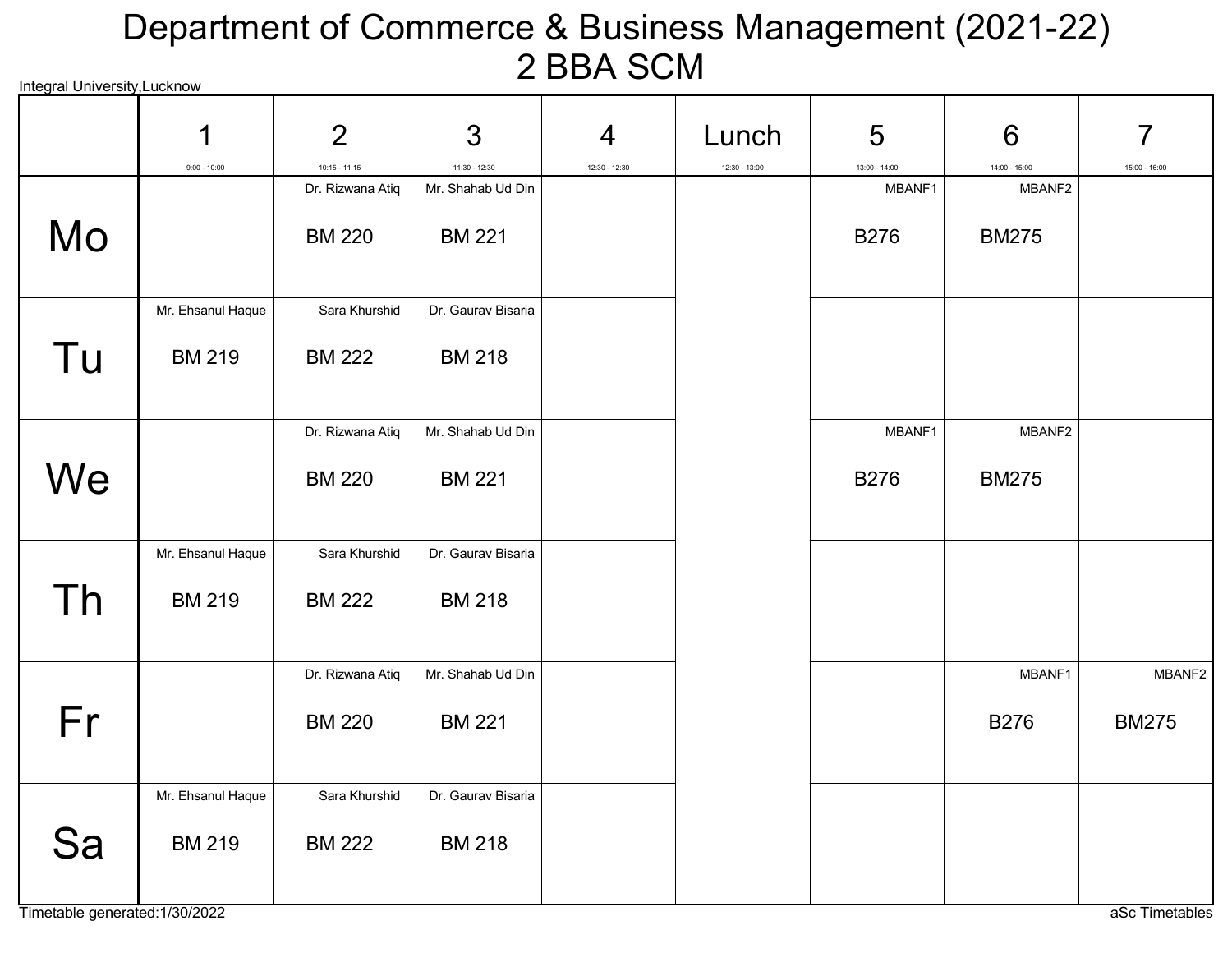# Integral University,Lucknow Department of Commerce & Business Management (2021-22) 3 B.Com 1

|    | 1                      | $\overline{2}$                         | 3                                               | 4               | Lunch           | 5                                               | 6                                               |                                                        |
|----|------------------------|----------------------------------------|-------------------------------------------------|-----------------|-----------------|-------------------------------------------------|-------------------------------------------------|--------------------------------------------------------|
|    | $9:00 - 10:00$         | $10:15 - 11:15$                        | $11:30 - 12:30$                                 | $12:30 - 12:30$ | $12:30 - 13:00$ | $13:00 - 14:00$                                 | $14:00 - 15:00$                                 | $15:00 - 16:00$                                        |
|    | Dr. Yasir Arafat Elahi | Er. Mohd. Faizan<br>Hasan              |                                                 |                 |                 | Marketing<br><b>BM 313</b><br>Dr. Adeel Maqbool |                                                 | Marketing<br><b>BM 314</b><br>Dr. Kainat Akhtar Usmani |
| Mo | <b>BM 309</b>          | <b>BM 310</b>                          |                                                 |                 |                 | Finance<br>BM 312<br>Dr. Syed Afzal Ahmad       |                                                 |                                                        |
|    |                        |                                        | <b>HR</b><br>BM 316<br>Dr. Kainat Akhtar Usmani |                 |                 |                                                 |                                                 |                                                        |
|    | Ms. Neyha Malik        | Ms. Farheen Siddiqui                   |                                                 |                 |                 | Marketing<br>BM 314<br>Dr. Kainat Akhtar Usmani |                                                 |                                                        |
| Tu | <b>BM 307</b>          | <b>BM 308</b>                          | Finance<br><b>BM 311</b><br>Ms. Rishika Awasthi |                 |                 |                                                 |                                                 |                                                        |
|    |                        |                                        |                                                 |                 |                 | <b>HR</b><br>BM 315<br>Ms. Orooj Siddiqui       |                                                 |                                                        |
|    | Dr. Yasir Arafat Elahi | Er. Mohd. Faizan<br>Hasan              |                                                 |                 |                 | Marketing<br>BM 313<br>Dr. Adeel Maqbool        |                                                 |                                                        |
| We | <b>BM 309</b>          | <b>BM 310</b>                          |                                                 |                 |                 | Finance<br>BM 312<br>Dr. Syed Afzal Ahmad       |                                                 |                                                        |
|    |                        |                                        |                                                 |                 |                 |                                                 |                                                 | HR<br>BM 316<br>Dr. Kainat Akhtar Usmani               |
|    |                        | Ms. Neyha Malik   Ms. Farheen Siddiqui |                                                 |                 |                 |                                                 | Marketing<br>BM 314<br>Dr. Kainat Akhtar Usmani |                                                        |
| Th | <b>BM 307</b>          | <b>BM 308</b>                          |                                                 |                 |                 |                                                 | Finance<br>BM 311<br>Ms. Rishika Awasthi        |                                                        |
|    |                        |                                        | <b>HR</b><br>BM 315<br>Ms. Orooj Siddiqui       |                 |                 |                                                 |                                                 |                                                        |
|    | Dr. Yasir Arafat Elahi | Er. Mohd. Faizan<br>Hasan              | Marketing<br>BM 313<br>Dr. Adeel Maqbool        |                 |                 |                                                 |                                                 |                                                        |
| Fr | <b>BM 309</b>          | <b>BM 310</b>                          | Finance<br>BM 312<br>Dr. Syed Afzal Ahmad       |                 |                 |                                                 |                                                 |                                                        |
|    |                        |                                        | <b>HR</b><br>BM 316<br>Dr. Kainat Akhtar Usmani |                 |                 |                                                 |                                                 |                                                        |
|    | Ms. Neyha Malik        | Ms. Farheen Siddiqui                   |                                                 |                 |                 |                                                 |                                                 |                                                        |
| Sa | BM 307                 | <b>BM 308</b>                          | Finance<br><b>BM 311</b><br>Ms. Rishika Awasthi |                 |                 |                                                 |                                                 |                                                        |
|    |                        |                                        | HR<br>BM 315<br>Ms. Orooj Siddiqui              |                 |                 |                                                 |                                                 |                                                        |

Timetable generated:1/30/2022 and a set Timetables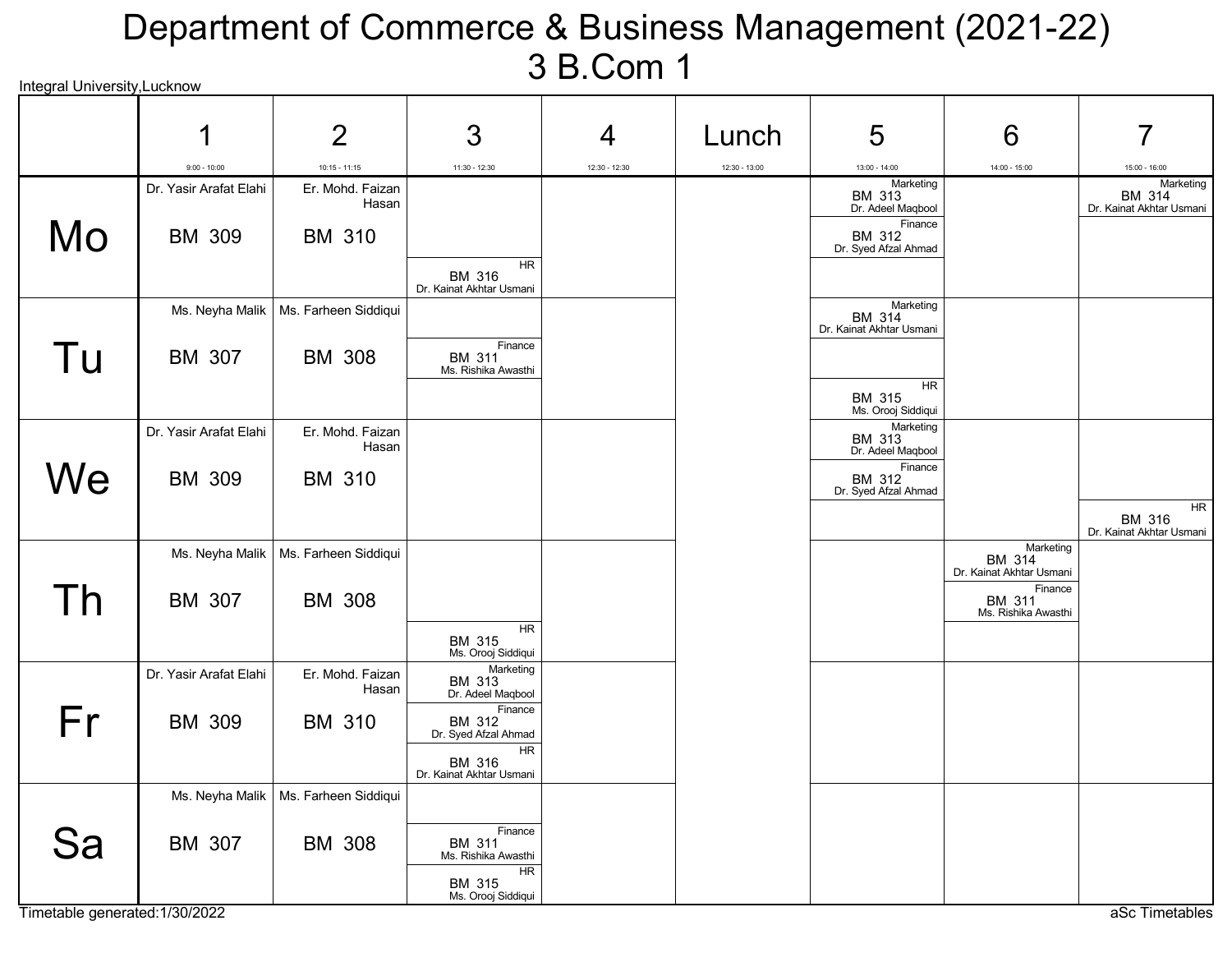#### Integral University,Lucknow Department of Commerce & Business Management (2021-22) 3 B.Com 2

|    | 1                    | $\overline{2}$          | 3                                         | $\overline{4}$  | Lunch           | 5                                         | 6                                  | 7                                               |
|----|----------------------|-------------------------|-------------------------------------------|-----------------|-----------------|-------------------------------------------|------------------------------------|-------------------------------------------------|
|    | $9:00 - 10:00$       | $10:15 - 11:15$         | $11:30 - 12:30$                           | $12:30 - 12:30$ | $12:30 - 13:00$ | $13:00 - 14:00$                           | $14:00 - 15:00$                    | $15:00 - 16:00$                                 |
|    | Ms. Farheen Siddiqui | Er. Abhishek Kumar      |                                           |                 |                 | Marketing<br>BM 313                       | KP/SA                              | Marketing<br>BM 314                             |
|    |                      |                         |                                           |                 |                 | Dr. Adeel Maqbool<br>Finance              |                                    | Dr. Kainat Akhtar Usmani                        |
| Mo | <b>BM 308</b>        | <b>BM 310</b>           |                                           |                 |                 | BM 312<br>Dr. Syed Afzal Ahmad            | <b>PPP</b>                         |                                                 |
|    |                      |                         | <b>HR</b>                                 |                 |                 |                                           |                                    |                                                 |
|    |                      |                         | BM 316<br>Dr. Kainat Akhtar Usmani        |                 |                 |                                           |                                    |                                                 |
|    | Dr. Adeel Maqbool    | Dr. Syed Afzal<br>Ahmad |                                           |                 |                 | Marketing<br>BM 314                       |                                    | Ms. Farheen Siddiqui                            |
|    |                      |                         | Finance                                   |                 |                 | Dr. Kainat Akhtar Usmani                  |                                    |                                                 |
| Tu | <b>BM 309</b>        | BM 307                  | <b>BM 311</b><br>Ms. Rishika Awasthi      |                 |                 |                                           |                                    | <b>BM 308</b>                                   |
|    |                      |                         |                                           |                 |                 | HR                                        |                                    |                                                 |
|    |                      |                         |                                           |                 |                 | BM 315<br>Ms. Orooj Siddiqui<br>Marketing |                                    |                                                 |
|    |                      | Er. Abhishek Kumar      |                                           |                 |                 | BM 313<br>Dr. Adeel Maqbool               |                                    |                                                 |
|    |                      |                         |                                           |                 |                 | Finance                                   |                                    |                                                 |
| We |                      | <b>BM 310</b>           |                                           |                 |                 | BM 312<br>Dr. Syed Afzal Ahmad            |                                    |                                                 |
|    |                      |                         |                                           |                 |                 |                                           |                                    | <b>HR</b><br>BM 316<br>Dr. Kainat Akhtar Usmani |
|    |                      | Dr. Syed Afzal          |                                           |                 |                 | Dr. Adeel Maqbool                         | Marketing                          |                                                 |
|    |                      | Ahmad                   |                                           |                 |                 |                                           | BM 314<br>Dr. Kainat Akhtar Usmani |                                                 |
| Th |                      | <b>BM 307</b>           |                                           |                 |                 | <b>BM 309</b>                             | Finance                            |                                                 |
|    |                      |                         | HR                                        |                 |                 |                                           | BM 311<br>Ms. Rishika Awasthi      |                                                 |
|    |                      |                         | BM 315<br>Ms. Orooj Siddiqui              |                 |                 |                                           |                                    |                                                 |
|    | Ms. Farheen Siddiqui | Er. Abhishek Kumar      | Marketing<br>BM 313                       |                 |                 |                                           |                                    |                                                 |
|    |                      |                         | Dr. Adeel Maqbool                         |                 |                 |                                           |                                    |                                                 |
| Fr | <b>BM 308</b>        | <b>BM 310</b>           | Finance<br>BM 312<br>Dr. Syed Afzal Ahmad |                 |                 |                                           |                                    |                                                 |
|    |                      |                         | HR                                        |                 |                 |                                           |                                    |                                                 |
|    |                      |                         | BM 316<br>Dr. Kainat Akhtar Usmani        |                 |                 |                                           |                                    |                                                 |
|    | Dr. Adeel Maqbool    | Dr. Syed Afzal          |                                           |                 |                 |                                           |                                    |                                                 |
|    |                      | Ahmad                   |                                           |                 |                 |                                           |                                    |                                                 |
| Sa | <b>BM 309</b>        | BM 307                  | Finance<br>BM 311<br>Ms. Rishika Awasthi  |                 |                 |                                           |                                    |                                                 |
|    |                      |                         | <b>HR</b>                                 |                 |                 |                                           |                                    |                                                 |
|    |                      |                         | BM 315<br>Ms. Orooj Siddiqui              |                 |                 |                                           |                                    |                                                 |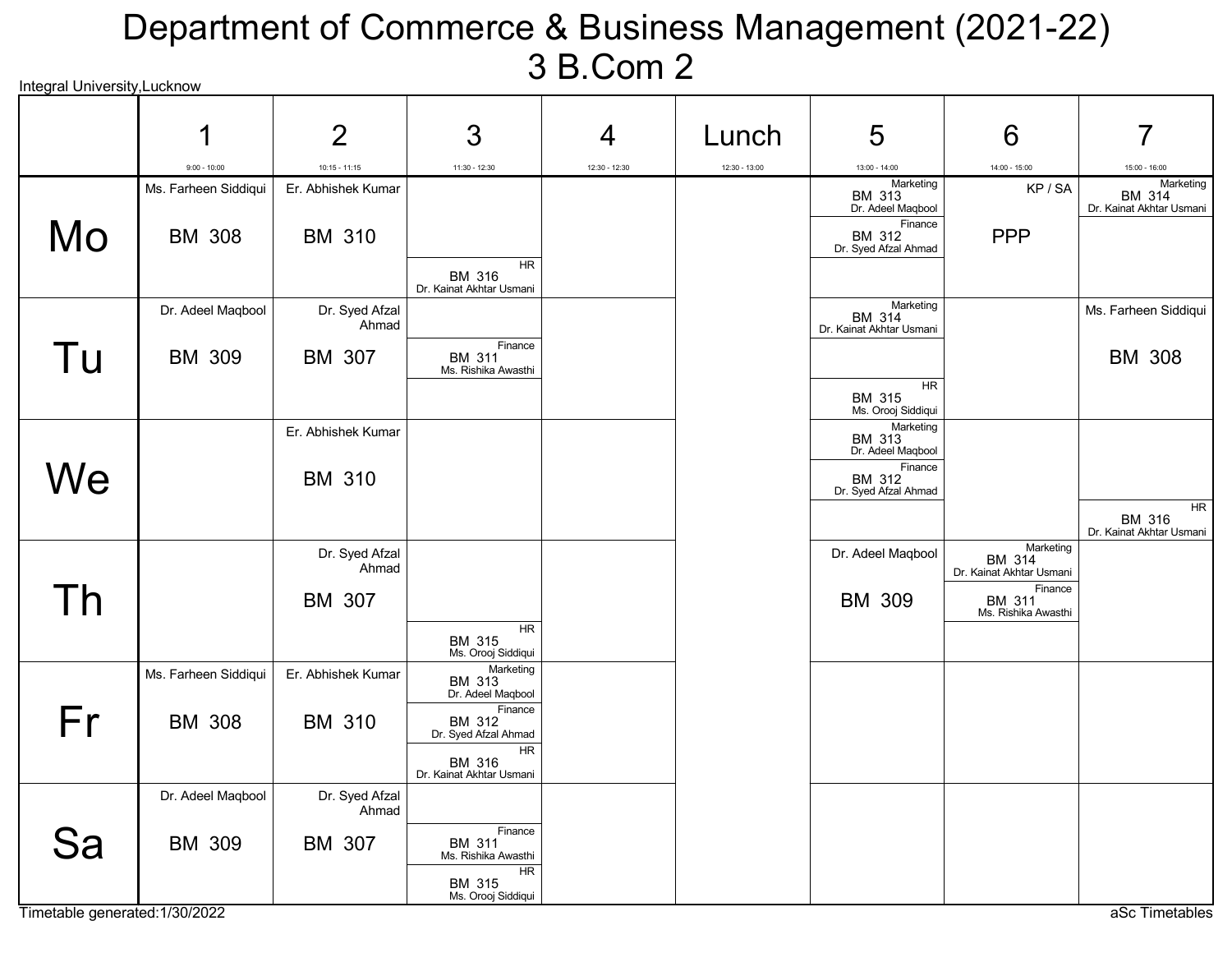#### Integral University Lucknow Department of Commerce & Business Management (2021-22) 3 B.Com 3

|    | 1                   | $\overline{2}$                            | 3                                                     | $\overline{4}$ | Lunch           | 5                                                          | 6                                               | 7                                               |
|----|---------------------|-------------------------------------------|-------------------------------------------------------|----------------|-----------------|------------------------------------------------------------|-------------------------------------------------|-------------------------------------------------|
|    | $9:00 - 10:00$      | $10:15 - 11:15$                           | $11:30 - 12:30$                                       | 12:30 - 12:30  | $12:30 - 13:00$ | $13:00 - 14:00$                                            | $14:00 - 15:00$                                 | $15:00 - 16:00$                                 |
|    |                     | Er. Sumita Chaturvedi                     |                                                       |                |                 | Marketing<br>BM 313<br>Dr. Adeel Maqbool<br>Finance        | Ms. Farheen Siddiqui                            | Marketing<br>BM 314<br>Dr. Kainat Akhtar Usmani |
| Mo |                     | <b>BM 310</b>                             | <b>HR</b>                                             |                |                 | <b>BM 312</b><br>Dr. Syed Afzal Ahmad                      | <b>BM 308</b>                                   |                                                 |
|    |                     |                                           | BM 316<br>Dr. Kainat Akhtar Usmani                    |                |                 |                                                            |                                                 |                                                 |
|    |                     | Dr. Uzmi Anjum                            |                                                       |                |                 | Marketing<br>BM 314<br>Dr. Kainat Akhtar Usmani            |                                                 |                                                 |
| Tu |                     | <b>BM 309</b>                             | Finance<br><b>BM 311</b><br>Ms. Rishika Awasthi       |                |                 | <b>HR</b>                                                  |                                                 |                                                 |
|    |                     |                                           |                                                       |                |                 | BM 315<br>Ms. Orooj Siddiqui                               |                                                 |                                                 |
|    |                     | Ms. Priyanka Bajpai Er. Sumita Chaturvedi |                                                       |                |                 | Marketing<br><b>BM 313</b><br>Dr. Adeel Maqbool<br>Finance | Ms. Farheen Siddiqui                            |                                                 |
| We | BM 307              | <b>BM 310</b>                             |                                                       |                |                 | <b>BM 312</b><br>Dr. Syed Afzal Ahmad                      | <b>BM 308</b>                                   | HR                                              |
|    |                     |                                           |                                                       |                |                 |                                                            |                                                 | BM 316<br>Dr. Kainat Akhtar Usmani              |
|    |                     |                                           |                                                       |                |                 | Ms. Priyanka Bajpai                                        | Marketing<br>BM 314<br>Dr. Kainat Akhtar Usmani | Ms. Farheen Siddiqui                            |
| Th |                     |                                           | HR                                                    |                |                 | <b>BM 307</b>                                              | Finance<br>BM 311<br>Ms. Rishika Awasthi        | <b>BM 308</b>                                   |
|    |                     |                                           | BM 315<br>Ms. Orooj Siddiqui                          |                |                 |                                                            |                                                 |                                                 |
|    |                     | Er. Sumita Chaturvedi                     | Marketing<br>BM 313<br>Dr. Adeel Maqbool<br>Finance   |                |                 |                                                            | Dr. Uzmi Anjum                                  |                                                 |
| Fr |                     | <b>BM 310</b>                             | BM 312<br>Dr. Syed Afzal Ahmad                        |                |                 |                                                            | <b>BM 309</b>                                   |                                                 |
|    |                     |                                           | HR.<br>BM 316<br>Dr. Kainat Akhtar Usmani             |                |                 |                                                            |                                                 |                                                 |
|    | Ms. Priyanka Bajpai | Dr. Uzmi Anjum                            |                                                       |                |                 |                                                            |                                                 |                                                 |
| Sa | <b>BM 307</b>       | <b>BM 309</b>                             | Finance<br>BM 311<br>Ms. Rishika Awasthi<br><b>HR</b> |                |                 |                                                            |                                                 |                                                 |
|    |                     |                                           | BM 315<br>Ms. Orooj Siddiqui                          |                |                 |                                                            |                                                 |                                                 |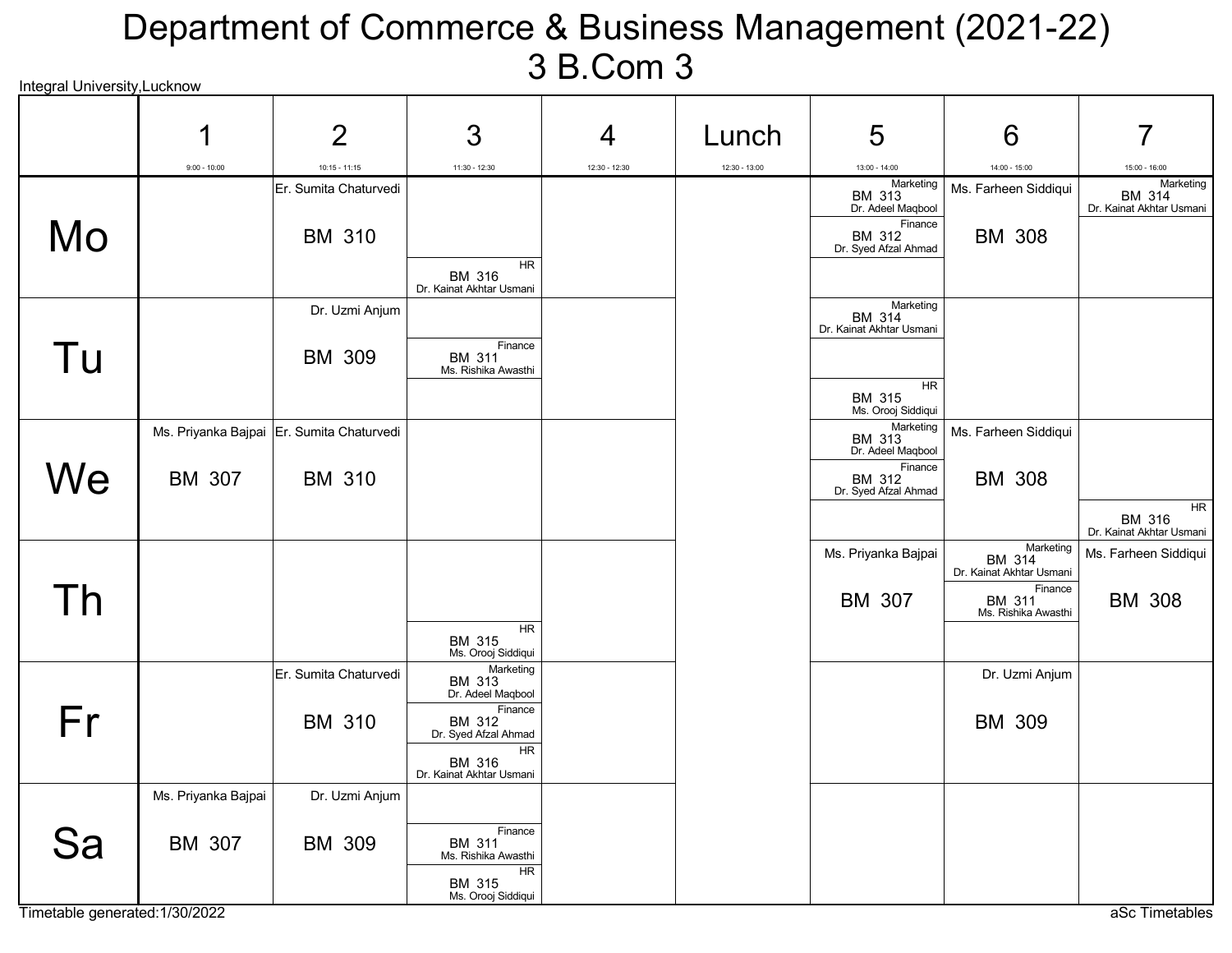#### Integral University Lucknow Department of Commerce & Business Management (2021-22) 3 B.Com 4

| micyrai University,Lucknow |                 |                  |                                                 |                |                 |                                                  |                                                 |                                                 |
|----------------------------|-----------------|------------------|-------------------------------------------------|----------------|-----------------|--------------------------------------------------|-------------------------------------------------|-------------------------------------------------|
|                            | 1               | $\overline{2}$   | 3                                               | $\overline{4}$ | Lunch           | 5                                                | 6                                               | 7                                               |
|                            | $9:00 - 10:00$  | $10:15 - 11:15$  | 11:30 - 12:30                                   | 12:30 - 12:30  | $12:30 - 13:00$ | $13:00 - 14:00$                                  | 14:00 - 15:00                                   | $15:00 - 16:00$                                 |
|                            |                 | Er. Meraj Ansari |                                                 |                |                 | Marketing<br><b>BM 313</b><br>Dr. Adeel Maqbool  | Ms. Farheen Siddiqui                            | Marketing<br>BM 314<br>Dr. Kainat Akhtar Usmani |
| Mo                         |                 | <b>BM 310</b>    | <b>HR</b>                                       |                |                 | Finance<br><b>BM 312</b><br>Dr. Syed Afzal Ahmad | <b>BM 308</b>                                   |                                                 |
|                            |                 |                  | BM 316<br>Dr. Kainat Akhtar Usmani              |                |                 |                                                  |                                                 |                                                 |
|                            | Dr. Zain Mehndi |                  |                                                 |                |                 | Marketing<br>BM 314<br>Dr. Kainat Akhtar Usmani  |                                                 | Ms. Nazia                                       |
| Tu                         | <b>BM 309</b>   |                  | Finance<br><b>BM 311</b><br>Ms. Rishika Awasthi |                |                 |                                                  |                                                 | BM 307                                          |
|                            |                 |                  |                                                 |                |                 | <b>HR</b><br>BM 315<br>Ms. Orooj Siddiqui        |                                                 |                                                 |
|                            |                 | Er. Meraj Ansari |                                                 |                |                 | Marketing<br>BM 313<br>Dr. Adeel Maqbool         | Ms. Farheen Siddiqui                            |                                                 |
| We                         |                 | <b>BM 310</b>    |                                                 |                |                 | Finance<br>BM 312<br>Dr. Syed Afzal Ahmad        | <b>BM 308</b>                                   |                                                 |
|                            |                 |                  |                                                 |                |                 |                                                  |                                                 | <b>HR</b><br>BM 316<br>Dr. Kainat Akhtar Usmani |
|                            | Ms. Nazia       |                  |                                                 |                |                 | Dr. Zain Mehndi                                  | Marketing<br>BM 314<br>Dr. Kainat Akhtar Usmani | Ms. Farheen Siddiqui                            |
| Th                         | <b>BM 307</b>   |                  |                                                 |                |                 | <b>BM 309</b>                                    | Finance<br>BM 311<br>Ms. Rishika Awasthi        | <b>BM 308</b>                                   |
|                            |                 |                  | <b>HR</b><br>BM 315<br>Ms. Orooj Siddiqui       |                |                 |                                                  |                                                 |                                                 |
|                            |                 | Er. Meraj Ansari | Marketing<br><b>BM 313</b><br>Dr. Adeel Maqbool |                |                 |                                                  | Ms. Nazia                                       |                                                 |
| Fr                         |                 | <b>BM 310</b>    | Finance<br>BM 312<br>Dr. Syed Afzal Ahmad       |                |                 |                                                  | <b>BM 307</b>                                   |                                                 |
|                            |                 |                  | HR.<br>BM 316<br>Dr. Kainat Akhtar Usmani       |                |                 |                                                  |                                                 |                                                 |
|                            | Dr. Zain Mehndi |                  |                                                 |                |                 |                                                  |                                                 |                                                 |
| Sa                         | <b>BM 309</b>   |                  | Finance<br>BM 311<br>Ms. Rishika Awasthi        |                |                 |                                                  |                                                 |                                                 |
|                            |                 |                  | <b>HR</b><br>BM 315<br>Ms. Orooj Siddiqui       |                |                 |                                                  |                                                 |                                                 |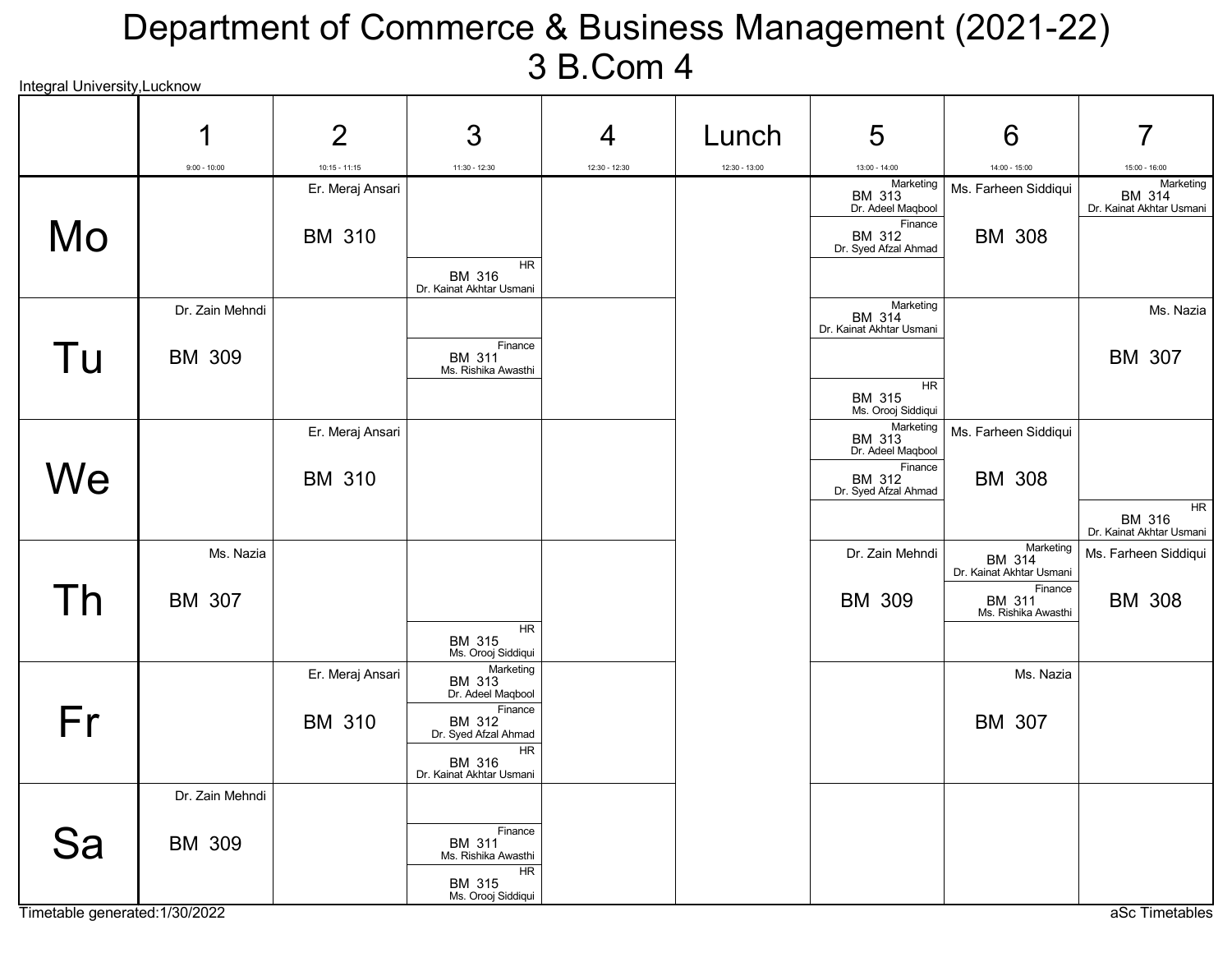# Integral University,Lucknow Department of Commerce & Business Management (2021-22) 2 B.Com 1

|    | 1<br>$9:00 - 10:00$                          | $\overline{2}$<br>$10:15 - 11:15$ | 3<br>$11:30 - 12:30$                 | $\overline{4}$<br>12:30 - 12:30 | Lunch<br>$12:30 - 13:00$ | 5<br>$13:00 - 14:00$ | 6<br>$14:00 - 15:00$ | 7<br>$15:00 - 16:00$             |
|----|----------------------------------------------|-----------------------------------|--------------------------------------|---------------------------------|--------------------------|----------------------|----------------------|----------------------------------|
| Mo | Dr. Kainat Akhtar<br>Usmani<br><b>BM 212</b> | Ms. Nazia<br>BM 210               | Dr. Farhina S. Khan<br><b>BM 208</b> |                                 |                          |                      |                      |                                  |
| Tu | Mr. Divesh Dutt<br><b>BM 209</b>             | Mr. Amit Kumar Goel<br>BM 207     | Dr. Noor Alam Khan<br><b>BM 211</b>  |                                 |                          |                      |                      |                                  |
| We | Dr. Kainat Akhtar<br>Usmani<br><b>BM 212</b> | Ms. Nazia<br>BM 210               | Dr. Farhina S. Khan<br><b>BM 208</b> |                                 |                          |                      |                      |                                  |
| Th |                                              | Mr. Amit Kumar Goel<br>BM 207     | Dr. Noor Alam Khan<br><b>BM 211</b>  |                                 |                          |                      |                      | Mr. Divesh Dutt<br><b>BM 209</b> |
| Fr | Dr. Kainat Akhtar<br>Usmani<br><b>BM 212</b> | Ms. Nazia<br><b>BM 210</b>        | Dr. Farhina S. Khan<br><b>BM 208</b> |                                 |                          |                      |                      |                                  |
| Sa | Mr. Divesh Dutt<br><b>BM 209</b>             | Mr. Amit Kumar Goel<br>BM 207     | Dr. Noor Alam Khan<br><b>BM 211</b>  |                                 |                          |                      |                      |                                  |